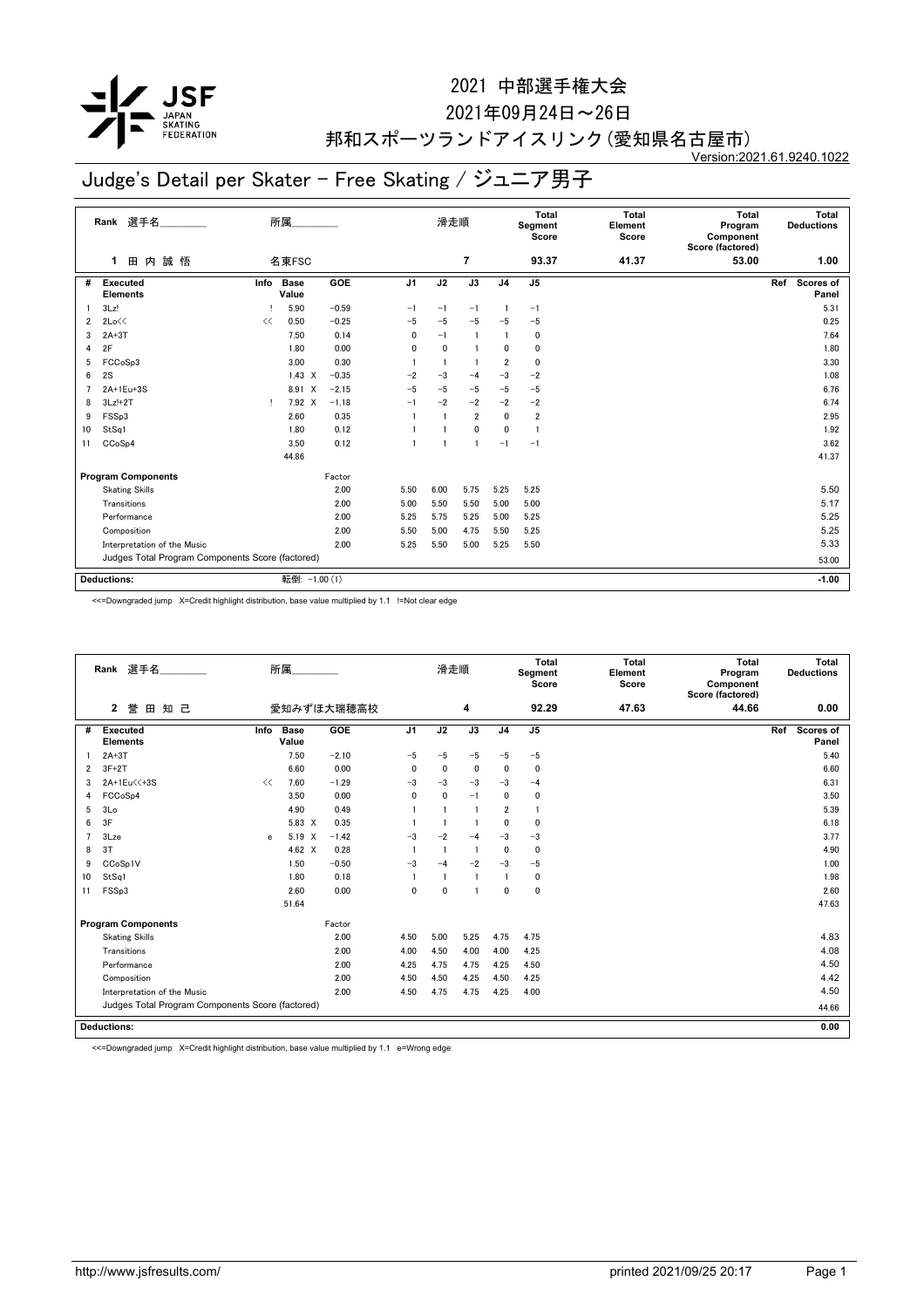

#### 2021年09月24日~26日

#### 邦和スポーツランドアイスリンク(愛知県名古屋市) Version:2021.61.9240.1022

## Judge's Detail per Skater - Free Skating / ジュニア男子

|    | 選手名<br>Rank                                      |        | 所属                   |         |                | 滑走順                 |                          | Total<br>Segment<br>Score |                          | <b>Total</b><br>Element<br>Score | <b>Total</b><br>Program<br>Component<br>Score (factored) | Total<br><b>Deductions</b> |
|----|--------------------------------------------------|--------|----------------------|---------|----------------|---------------------|--------------------------|---------------------------|--------------------------|----------------------------------|----------------------------------------------------------|----------------------------|
|    | 舞明<br>島<br>3<br>Ξ                                |        | 名古屋FSC               |         |                | 6<br>86.22<br>39.22 |                          |                           |                          |                                  | 49.00                                                    | 2.00                       |
| #  | <b>Executed</b><br><b>Elements</b>               | Info   | <b>Base</b><br>Value | GOE     | J <sub>1</sub> | J2                  | J3                       | J <sub>4</sub>            | J5                       |                                  |                                                          | Ref<br>Scores of<br>Panel  |
|    | 3A                                               |        | 8.00                 | $-1.33$ | $-2$           | $-2$                | $-2$                     | $-1$                      | $-1$                     |                                  |                                                          | 6.67                       |
| 2  | 3A+REP                                           |        | 5.60                 | $-4.00$ | $-5$           | $-5$                | $-5$                     | $-5$                      | $-5$                     |                                  |                                                          | 1.60                       |
| 3  | $3Lz + 2T$                                       |        | 7.20                 | 0.00    | 0              | $\mathbf 0$         | $-2$                     | 0                         | 0                        |                                  |                                                          | 7.20                       |
| 4  | FCS <sub>p1</sub>                                |        | 1.90                 | $-0.13$ | $-1$           | $\mathbf{0}$        | $-1$                     | $-1$                      | 0                        |                                  |                                                          | 1.77                       |
| 5  | StSq1                                            |        | 1.80                 | 0.18    |                |                     | $-2$                     | 1                         |                          |                                  |                                                          | 1.98                       |
| 6  | 3Lo                                              |        | 4.90                 | 0.49    |                |                     | $\overline{1}$           |                           | -1                       |                                  |                                                          | 5.39                       |
| 7  | 3Lo+1Eu+3S<<                                     | <<     | $7.37 \times$        | $-2.45$ | $-5$           | $-5$                | $-5$                     | $-5$                      | $-5$                     |                                  |                                                          | 4.92                       |
| 8  | $3Lz*$                                           | $\ast$ | 0.00 X               | 0.00    |                |                     | $\overline{\phantom{0}}$ |                           | $\overline{\phantom{0}}$ |                                  |                                                          | 0.00                       |
| 9  | 3T                                               |        | 4.62 $\times$        | 0.00    | 0              | $\mathbf{0}$        | $\mathbf 0$              | 0                         | 0                        |                                  |                                                          | 4.62                       |
| 10 | CSS <sub>p2</sub>                                |        | 2.30                 | $-0.23$ | $-1$           |                     | $-2$                     | $-1$                      | $-1$                     |                                  |                                                          | 2.07                       |
| 11 | CCoSp3                                           |        | 3.00                 | 0.00    | 0              | $\Omega$            | 0                        | 0                         | $-1$                     |                                  |                                                          | 3.00                       |
|    |                                                  |        | 46.69                |         |                |                     |                          |                           |                          |                                  |                                                          | 39.22                      |
|    | <b>Program Components</b>                        |        |                      | Factor  |                |                     |                          |                           |                          |                                  |                                                          |                            |
|    | <b>Skating Skills</b>                            |        |                      | 2.00    | 5.25           | 5.25                | 5.25                     | 5.25                      | 5.25                     |                                  |                                                          | 5.25                       |
|    | Transitions                                      |        |                      | 2.00    | 4.75           | 4.75                | 4.50                     | 5.25                      | 4.75                     |                                  |                                                          | 4.75                       |
|    | Performance                                      |        |                      | 2.00    | 4.75           | 4.75                | 4.50                     | 5.00                      | 5.00                     |                                  |                                                          | 4.83                       |
|    | Composition                                      |        |                      | 2.00    | 5.00           | 4.75                | 4.75                     | 5.00                      | 5.00                     |                                  |                                                          | 4.92                       |
|    | Interpretation of the Music                      |        |                      | 2.00    | 4.75           | 5.00                | 4.50                     | 4.75                      | 4.75                     |                                  |                                                          | 4.75                       |
|    | Judges Total Program Components Score (factored) |        |                      |         |                |                     |                          |                           |                          |                                  |                                                          | 49.00                      |
|    | <b>Deductions:</b>                               |        | 転倒: - 2.00 (2)       |         |                |                     |                          |                           |                          |                                  |                                                          | $-2.00$                    |

\*=Invalid element <<=Downgraded jump X=Credit highlight distribution, base value multiplied by 1.1 REP=Jump repetition

|    | 選手名<br>Rank                                      | 所属 |                      |         |                | Total<br><b>Total</b><br>滑走順<br>Segment<br>Element<br>Score<br>Score |              | Total<br>Program<br>Component<br>Score (factored) |                | Total<br><b>Deductions</b> |       |     |                    |
|----|--------------------------------------------------|----|----------------------|---------|----------------|----------------------------------------------------------------------|--------------|---------------------------------------------------|----------------|----------------------------|-------|-----|--------------------|
|    | 野<br>瑠伽<br>中<br>4                                |    | 名東FSC                |         |                |                                                                      | 5            |                                                   | 81.93          | 38.25                      | 44.68 |     | 1.00               |
| #  | <b>Executed</b><br>Info<br><b>Elements</b>       |    | <b>Base</b><br>Value | GOE     | J <sub>1</sub> | J2                                                                   | J3           | J <sub>4</sub>                                    | J <sub>5</sub> |                            |       | Ref | Scores of<br>Panel |
|    | $3T+2T$                                          |    | 5.50                 | $-0.84$ | $-1$           | $-2$                                                                 | $-3$         | $-2$                                              | $-2$           |                            |       |     | 4.66               |
| 2  | $3S+2T$                                          |    | 5.60                 | 0.00    | $\mathbf{0}$   | 0                                                                    | 0            | $-1$                                              | $\mathbf 0$    |                            |       |     | 5.60               |
| 3  | 2A                                               |    | 3.30                 | 0.00    |                | $\mathbf{0}$                                                         | 0            | 0                                                 | $\mathbf 0$    |                            |       |     | 3.30               |
| 4  | StSq1                                            |    | 1.80                 | 0.00    |                | 0                                                                    | $-2$         | 0                                                 | $\mathbf 0$    |                            |       |     | 1.80               |
| 5  | CCoSp3                                           |    | 3.00                 | 0.00    |                | $\mathbf{0}$                                                         | $\mathbf{0}$ | 0                                                 | $-1$           |                            |       |     | 3.00               |
| 6  | 3Sq                                              | a  | 4.30                 | $-2.15$ | $-5$           | $-5$                                                                 | $-5$         | $-5$                                              | $-5$           |                            |       |     | 2.15               |
|    | 2F+1Eu+2S                                        |    | $3.96 \times$        | $-0.24$ | $-1$           | $-1$                                                                 | $-2$         | $-2$                                              | $\mathbf 0$    |                            |       |     | 3.72               |
| 8  | FCCoSp4                                          |    | 3.50                 | 0.00    |                | 0                                                                    | $-1$         | 0                                                 | $\mathbf 0$    |                            |       |     | 3.50               |
| 9  | 3Tq                                              | a  | 4.62 X               | $-0.84$ | $-2$           | $-2$                                                                 | $-2$         | $-3$                                              | $-2$           |                            |       |     | 3.78               |
| 10 | 2A                                               |    | $3.63 \times$        | 0.11    |                |                                                                      | 0            | 0                                                 | 0              |                            |       |     | 3.74               |
| 11 | FSS <sub>p4</sub>                                |    | 3.00                 | 0.00    | $\mathbf{0}$   | $\mathbf 0$                                                          | f.           | $\mathbf{0}$                                      | $\mathbf 0$    |                            |       |     | 3.00               |
|    |                                                  |    | 42.21                |         |                |                                                                      |              |                                                   |                |                            |       |     | 38.25              |
|    | <b>Program Components</b>                        |    |                      | Factor  |                |                                                                      |              |                                                   |                |                            |       |     |                    |
|    | <b>Skating Skills</b>                            |    |                      | 2.00    | 4.50           | 5.00                                                                 | 4.75         | 4.25                                              | 4.25           |                            |       |     | 4.50               |
|    | Transitions                                      |    |                      | 2.00    | 4.25           | 4.75                                                                 | 4.50         | 4.50                                              | 4.00           |                            |       |     | 4.42               |
|    | Performance                                      |    |                      | 2.00    | 4.50           | 4.75                                                                 | 4.75         | 4.75                                              | 4.50           |                            |       |     | 4.67               |
|    | Composition                                      |    |                      | 2.00    | 4.50           | 4.50                                                                 | 4.50         | 4.00                                              | 4.25           |                            |       |     | 4.42               |
|    | Interpretation of the Music                      |    |                      | 2.00    | 4.25           | 4.75                                                                 | 4.50         | 4.25                                              | 4.25           |                            |       |     | 4.33               |
|    | Judges Total Program Components Score (factored) |    |                      |         |                |                                                                      |              |                                                   |                |                            |       |     | 44.68              |
|    | <b>Deductions:</b>                               |    | 転倒: -1.00 (1)        |         |                |                                                                      |              |                                                   |                |                            |       |     | $-1.00$            |

X=Credit highlight distribution, base value multiplied by 1.1 q=jump landed on the quarter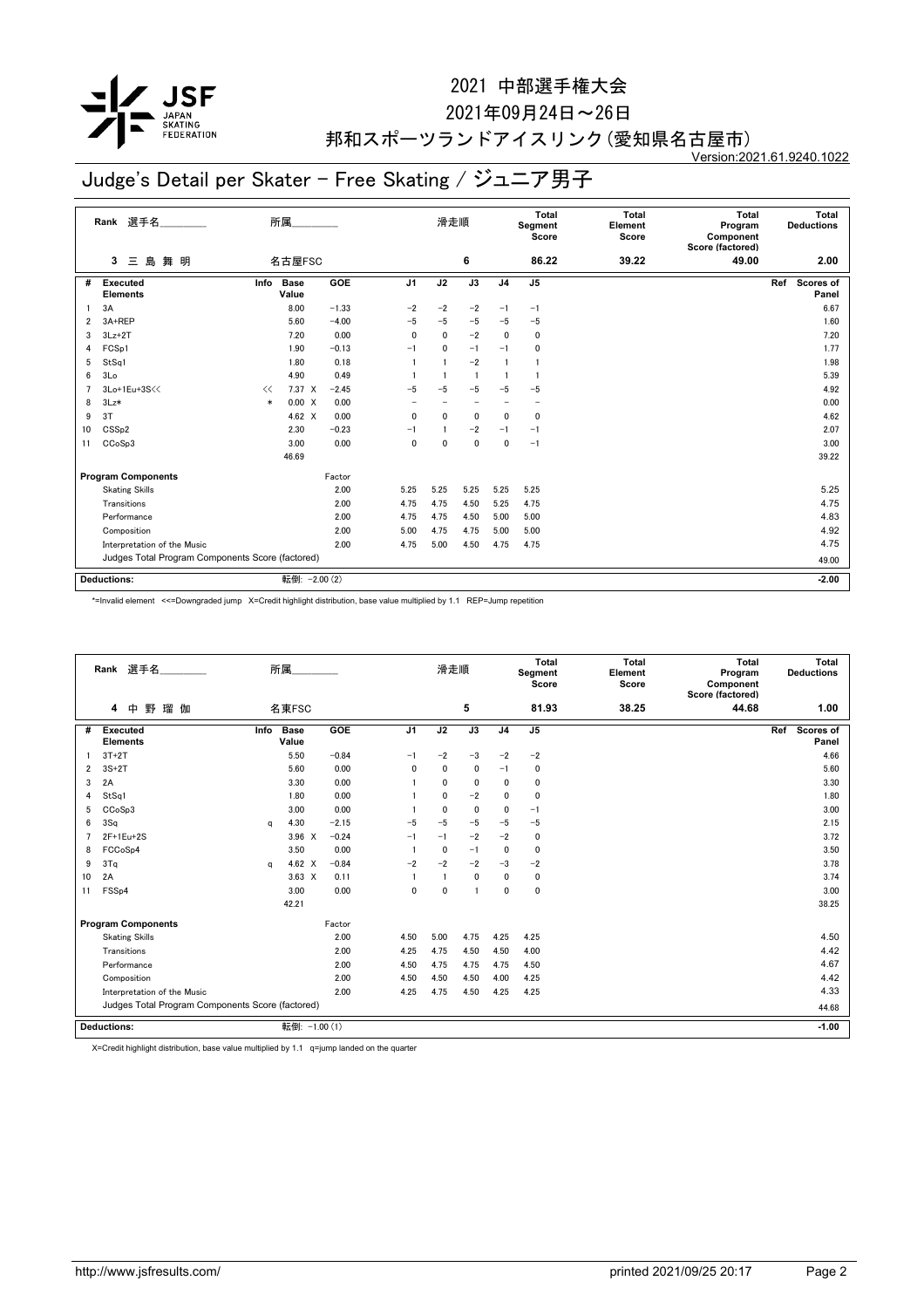

#### 2021年09月24日~26日

#### 邦和スポーツランドアイスリンク(愛知県名古屋市) Version:2021.61.9240.1022

## Judge's Detail per Skater - Free Skating / ジュニア男子

|    | 選手名<br>Rank                                      |      | 所属                   |            |                | 滑走順          |                 | Total<br>Segment<br>Score |                | Total<br>Element<br>Score | Total<br>Program<br>Component<br>Score (factored) | Total<br><b>Deductions</b> |
|----|--------------------------------------------------|------|----------------------|------------|----------------|--------------|-----------------|---------------------------|----------------|---------------------------|---------------------------------------------------|----------------------------|
|    | 三原庸汰<br>5                                        |      | ノイエス金沢FSC            |            |                | 3            |                 | 74.09                     | 29.25          | 44.84                     | 0.00                                              |                            |
| #  | <b>Executed</b><br><b>Elements</b>               | Info | <b>Base</b><br>Value | <b>GOE</b> | J <sub>1</sub> | J2           | $\overline{J3}$ | J <sub>4</sub>            | J <sub>5</sub> |                           |                                                   | Ref<br>Scores of<br>Panel  |
|    | 3F<<                                             | <<   | 1.80                 | $-0.60$    | $-4$           | $-3$         | $-4$            | $-3$                      | $-3$           |                           |                                                   | 1.20                       |
| 2  | $3S<+2T$                                         | <<   | 2.60                 | $-0.65$    | $-5$           | $-5$         | $-5$            | $-4$                      | $-5$           |                           |                                                   | 1.95                       |
| 3  | FSSp3                                            |      | 2.60                 | 0.43       | 3              | $\mathbf{1}$ | $\overline{1}$  | $\overline{2}$            | $\overline{2}$ |                           |                                                   | 3.03                       |
| 4  | CCS <sub>p2</sub>                                |      | 2.30                 | 0.00       | 0              | 0            | $-1$            |                           | 0              |                           |                                                   | 2.30                       |
| 5  | StSq1                                            |      | 1.80                 | 0.18       |                |              | $\mathbf 0$     | $\overline{2}$            | 1              |                           |                                                   | 1.98                       |
| 6  | 2Lo                                              |      | 1.70                 | 0.00       | 0              | $\mathbf 0$  | $-1$            | 0                         | 0              |                           |                                                   | 1.70                       |
| 7  | 2Lz+2A+SEQ                                       |      | 4.32                 | 0.00       | $\mathbf{0}$   | $\mathbf{0}$ | $\mathbf 0$     |                           | 0              |                           |                                                   | 4.32                       |
| 8  | 2F+1Eu+2S                                        |      | $3.96 \times$        | 0.00       | 0              | $\mathbf 0$  | $-1$            | 0                         | 0              |                           |                                                   | 3.96                       |
| 9  | 3T<<                                             | <<   | $1.43 \times$        | $-0.43$    | $-4$           | $-3$         | $-4$            | $-3$                      | $-3$           |                           |                                                   | 1.00                       |
| 10 | 2A                                               |      | $3.63 \times$        | 0.33       |                | -1           | $\overline{1}$  | $\mathbf{1}$              | -1             |                           |                                                   | 3.96                       |
| 11 | CCoSp4                                           |      | 3.50                 | 0.35       |                | -1           | $\mathbf 0$     | $\overline{2}$            | -1             |                           |                                                   | 3.85                       |
|    |                                                  |      | 29.64                |            |                |              |                 |                           |                |                           |                                                   | 29.25                      |
|    | <b>Program Components</b>                        |      |                      | Factor     |                |              |                 |                           |                |                           |                                                   |                            |
|    | <b>Skating Skills</b>                            |      |                      | 2.00       | 4.75           | 4.50         | 4.00            | 4.50                      | 3.75           |                           |                                                   | 4.33                       |
|    | Transitions                                      |      |                      | 2.00       | 4.50           | 4.25         | 3.00            | 4.75                      | 3.75           |                           |                                                   | 4.17                       |
|    | Performance                                      |      |                      | 2.00       | 4.50           | 4.50         | 3.75            | 5.75                      | 4.50           |                           |                                                   | 4.50                       |
|    | Composition                                      |      |                      | 2.00       | 4.75           | 4.50         | 3.25            | 6.00                      | 4.75           |                           |                                                   | 4.67                       |
|    | Interpretation of the Music                      |      |                      | 2.00       | 4.75           | 4.75         | 3.25            | 5.75                      | 4.75           |                           |                                                   | 4.75                       |
|    | Judges Total Program Components Score (factored) |      |                      |            |                |              |                 |                           |                |                           |                                                   | 44.84                      |
|    | <b>Deductions:</b>                               |      |                      |            |                |              |                 |                           |                |                           |                                                   | 0.00                       |

<<=Downgraded jump X=Credit highlight distribution, base value multiplied by 1.1

|    | 選手名<br>Rank                                      |      | 所属                   |         |                | Total<br>Total<br>滑走順<br>Segment<br>Element<br>Score<br>Score |              | Total<br>Program<br>Component<br>Score (factored) |                | Total<br><b>Deductions</b> |       |     |                           |
|----|--------------------------------------------------|------|----------------------|---------|----------------|---------------------------------------------------------------|--------------|---------------------------------------------------|----------------|----------------------------|-------|-----|---------------------------|
|    | 昇 吾<br>6<br>彦<br>阪                               |      | 静岡西FSC               |         |                | $\overline{\mathbf{2}}$<br>73.64                              |              |                                                   |                | 37.14                      | 38.50 |     | 2.00                      |
| #  | <b>Executed</b><br><b>Elements</b>               | Info | <b>Base</b><br>Value | GOE     | J <sub>1</sub> | J2                                                            | J3           | J <sub>4</sub>                                    | J <sub>5</sub> |                            |       | Ref | <b>Scores of</b><br>Panel |
|    | 3Fq                                              | a    | 5.30                 | $-2.65$ | $-5$           | $-5$                                                          | $-5$         | $-5$                                              | $-5$           |                            |       |     | 2.65                      |
| 2  | $3T+2T$                                          |      | 5.50                 | 0.00    | $\mathbf{0}$   | $\mathbf{0}$                                                  | $-2$         | 0                                                 | $\mathbf{0}$   |                            |       |     | 5.50                      |
| 3  | $3S+2T$                                          |      | 5.60                 | 0.00    | $\mathbf{0}$   | $\mathbf{0}$                                                  | $-1$         | 0                                                 | $\mathbf 0$    |                            |       |     | 5.60                      |
| 4  | FSS <sub>p4</sub>                                |      | 3.00                 | 0.20    |                |                                                               | $\mathbf 0$  |                                                   | $\mathbf 0$    |                            |       |     | 3.20                      |
| 5  | 3Sq                                              | a    | 4.30                 | $-2.15$ | $-5$           | $-5$                                                          | $-5$         | $-5$                                              | $-5$           |                            |       |     | 2.15                      |
| 6  | FCCoSp3                                          |      | 3.00                 | 0.00    | $\mathbf{0}$   | $\mathbf{0}$                                                  | $\mathbf{0}$ | 0                                                 | $\Omega$       |                            |       |     | 3.00                      |
|    | StSq1                                            |      | 1.80                 | $-0.36$ | $-2$           | $-2$                                                          | $-2$         | $-1$                                              | $-2$           |                            |       |     | 1.44                      |
| 8  | 3T                                               |      | 4.62 $\times$        | $-2.10$ | $-5$           | $-5$                                                          | $-5$         | $-5$                                              | $-5$           |                            |       |     | 2.52                      |
| 9  | 2A+1Eu+2S                                        |      | 5.61<br>X            | $-0.33$ | $-1$           | 0                                                             | $-2$         | $-1$                                              | $-1$           |                            |       |     | 5.28                      |
| 10 | 2A                                               |      | $3.63 \times$        | 0.00    | $\mathbf{0}$   | 0                                                             | $\mathbf{0}$ | 0                                                 | $\mathbf{1}$   |                            |       |     | 3.63                      |
| 11 | CCoSp3V                                          |      | 2.25                 | $-0.08$ | $\mathbf{0}$   | 0                                                             | $-2$         | 0                                                 | $-1$           |                            |       |     | 2.17                      |
|    |                                                  |      | 44.61                |         |                |                                                               |              |                                                   |                |                            |       |     | 37.14                     |
|    | <b>Program Components</b>                        |      |                      | Factor  |                |                                                               |              |                                                   |                |                            |       |     |                           |
|    | <b>Skating Skills</b>                            |      |                      | 2.00    | 4.25           | 4.25                                                          | 3.50         | 4.75                                              | 4.25           |                            |       |     | 4.25                      |
|    | Transitions                                      |      |                      | 2.00    | 3.75           | 3.75                                                          | 2.50         | 4.25                                              | 3.75           |                            |       |     | 3.75                      |
|    | Performance                                      |      |                      | 2.00    | 3.75           | 3.75                                                          | 2.50         | 3.75                                              | 4.00           |                            |       |     | 3.75                      |
|    | Composition                                      |      |                      | 2.00    | 4.00           | 3.75                                                          | 2.75         | 4.00                                              | 4.00           |                            |       |     | 3.92                      |
|    | Interpretation of the Music                      |      |                      | 2.00    | 3.75           | 3.50                                                          | 2.50         | 3.50                                              | 4.25           |                            |       |     | 3.58                      |
|    | Judges Total Program Components Score (factored) |      |                      |         |                |                                                               |              |                                                   |                |                            |       |     | 38.50                     |
|    | <b>Deductions:</b>                               |      | 転倒: -2.00 (2)        |         |                |                                                               |              |                                                   |                |                            |       |     | $-2.00$                   |

X=Credit highlight distribution, base value multiplied by 1.1 q=jump landed on the quarter